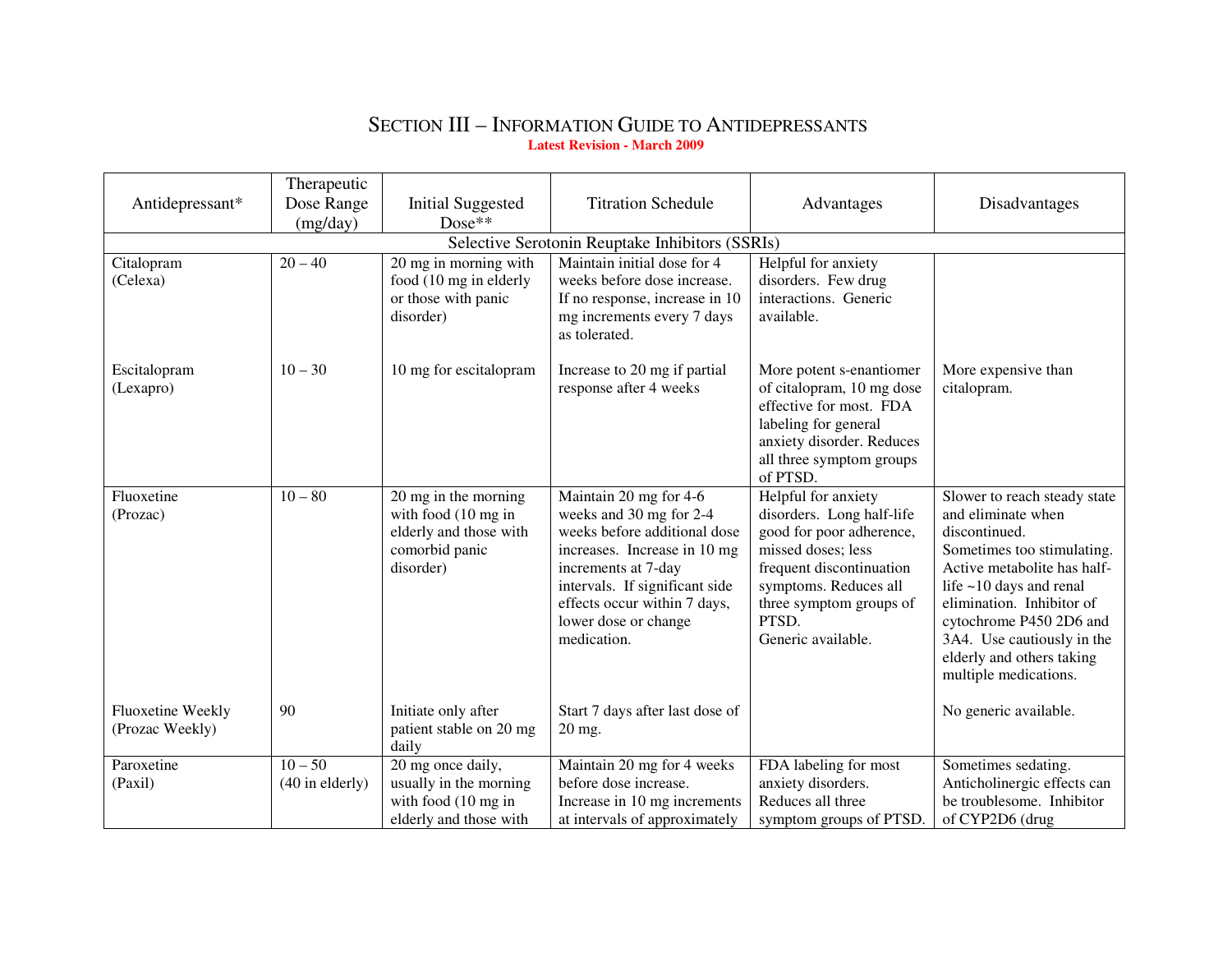|                           |                 | comorbid panic              | 7 days up to maximum dose                      | Generic available.          | interactions)                             |
|---------------------------|-----------------|-----------------------------|------------------------------------------------|-----------------------------|-------------------------------------------|
|                           |                 | disorder)                   | of 50 mg/day (40 mg                            |                             | Discontinuation/                          |
|                           |                 |                             | elderly)                                       |                             | withdrawal symptoms.                      |
|                           |                 |                             |                                                |                             |                                           |
| (Paxil CR)                | $25 - 62.5(50)$ | $25$ mg daily $(12.5$ mg in |                                                |                             | Generic not available.                    |
|                           | in elderly)     | elderly and those with      | Increase by 12.5 mg at                         |                             |                                           |
|                           |                 | panic disorder)             | weekly intervals, maintain                     | May cause less nausea and   |                                           |
|                           |                 |                             | 25 mg for 4 weeks before                       | GI distress.                |                                           |
|                           |                 |                             | dose increase.                                 |                             |                                           |
| Sertraline                | $25 - 200$      | 50 mg once daily,           | Maintain 50 mg for 4 weeks.                    | FDA labeling for anxiety    | Weak inhibitor of CYP2D6                  |
| (Zoloft)                  |                 | usually in the morning      | Increase in 25-50 mg                           | disorders including PTSD.   | - drug interactions less                  |
|                           |                 | with food (25 mg for        | increments at 7-day intervals                  | Safety shown post MI.       | likely.                                   |
|                           |                 | elderly)                    | as tolerated. Maintain 100                     | Generic available.          |                                           |
|                           |                 |                             | mg for 4 weeks before next                     |                             |                                           |
|                           |                 |                             | dose increase.                                 |                             |                                           |
|                           |                 |                             | Serotonin and Norepinephrine Antagonist        |                             |                                           |
| Mirtazapine               | $15 - 45$       | 15 mg at bedtime            | Increase in 15 mg increments                   | Few drug interactions.      | Sedation at low doses only                |
| (Remeron)                 |                 |                             | (7.5 mg in elderly) as                         | Less or no sexual           | $( \leq 15 \text{ mg})$ . Weight gain due |
|                           |                 |                             | tolerated. Maintain 30 mg                      | dysfunction. Less           | to appetite stimulation.                  |
|                           |                 |                             | for 4 weeks before further                     | sedation as dose increases. |                                           |
|                           |                 |                             | dose increase.                                 | May stimulate appetite.     |                                           |
|                           |                 |                             |                                                | Generic available.          |                                           |
|                           |                 |                             | Norepinephrine and Dopamine Reuptake Inhibitor |                             |                                           |
| Bupropion †               | $200 - 450$     | 100 mg twice a day          | Increase to 100 mg three                       | Can be stimulating. Less    | At higher doses may induce                |
| (Wellbutrin)              |                 | (once a day in elderly)     | times a day after 7 days                       | or no sexual dysfunction.   | seizures. Contraindicated                 |
|                           |                 |                             | (slower titration for elderly)                 | Generic available.          | in persons with seizure                   |
|                           |                 |                             | After 4 weeks, increase to                     |                             | disorders or eating                       |
|                           |                 |                             | maximum 150 mg three                           |                             | disorders. Stimulating                    |
|                           |                 |                             | times a day if necessary.                      |                             | effect can increase anxiety               |
|                           |                 |                             | Hepatic impairment: 75                         |                             | or insomnia.                              |
|                           |                 |                             | mg/day                                         |                             |                                           |
|                           |                 |                             |                                                |                             |                                           |
| Bupropion SR <sup>+</sup> | $200 - 400$     | 150 mg once a day (100      | Increase to 150 mg twice a                     | Also indicated for          | Do not split or crush SR or               |
| (Wellbutrin SR)           |                 | mg in elderly)              | day after 7 days (100 bid                      | smoking cessation           | XL products.                              |
|                           |                 |                             | elderly). Increase to 200 mg                   | (Zyban).                    |                                           |
|                           |                 |                             | twice a day after 4 weeks                      | Generic available.          | CYP2B6 inhibitor                          |
|                           |                 |                             | (150 bid elderly) if                           |                             |                                           |
|                           |                 |                             | insufficient response.                         |                             |                                           |
|                           |                 |                             | Hepatic impairment: 100 mg                     |                             |                                           |
|                           |                 |                             | daily.                                         |                             |                                           |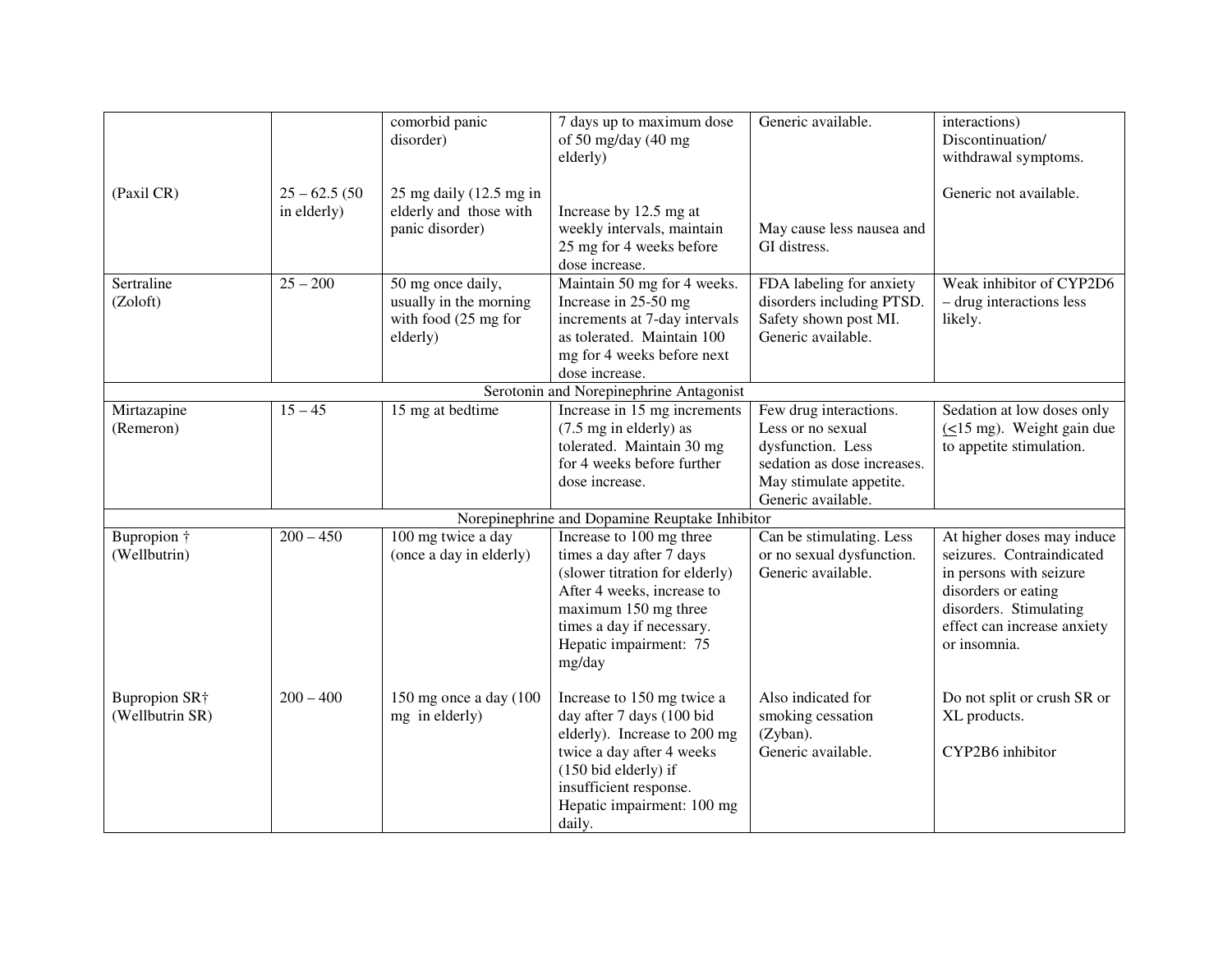| Bupropion XL+<br>(Wellbutrin XL)     | $300 - 450$                                      | 150 mg once daily (in<br>the morning)                               | Increase to 300 mg daily<br>after 7 days. Increase to 450<br>mg per day after 4 weeks if<br>necessary. Hepatic                                                                                                                                                                                                                                           |                                                                                                                                                                                                                     | Generic XL not available.                                                                                                                                                                                                  |  |  |
|--------------------------------------|--------------------------------------------------|---------------------------------------------------------------------|----------------------------------------------------------------------------------------------------------------------------------------------------------------------------------------------------------------------------------------------------------------------------------------------------------------------------------------------------------|---------------------------------------------------------------------------------------------------------------------------------------------------------------------------------------------------------------------|----------------------------------------------------------------------------------------------------------------------------------------------------------------------------------------------------------------------------|--|--|
|                                      |                                                  |                                                                     | impairment: 150 mg                                                                                                                                                                                                                                                                                                                                       |                                                                                                                                                                                                                     |                                                                                                                                                                                                                            |  |  |
|                                      | Serotonin and Norepinephrine Reuptake Inhibitors |                                                                     |                                                                                                                                                                                                                                                                                                                                                          |                                                                                                                                                                                                                     |                                                                                                                                                                                                                            |  |  |
| Venlafaxine<br>(Effexor, Effexor XR) | $75 - 375$                                       | 75 mg with food; 37.5<br>mg if anxious, elderly<br>or debilitated   | Immediate release (IR) dose<br>should be divided two or<br>three times a day. For<br>extended release (XR) give<br>37.5 mg in a.m., then<br>increase to 75 mg in a.m.<br>after 1 week, 150 mg in the<br>a.m. after 2 weeks. If partial<br>response after 4 weeks<br>increase to 225 mg in the<br>a.m. Norepinephrine effect<br>only occurs above 150 mg. | Helpful for anxiety<br>disorders, neuropathic<br>pain, and vasomotor<br>symptoms. XR version<br>should be taken once a<br>day. May reduce all three<br>symptom groups of PTSD.<br>Generic available (IR and<br>XR). | May increase blood<br>pressure at higher doses.<br>Risk for drug interactions<br>similar to fluoxetine.<br>Discontinuation/withdrawal<br>symptoms.<br>Sexual dysfunction.                                                  |  |  |
| Desvenlafaxine<br>(Pristiq)          | $50 - 400$                                       | 50 mg once daily                                                    | No evidence that higher<br>doses are associated with<br>greater effect.                                                                                                                                                                                                                                                                                  | Active metabolite of<br>venlafaxine.                                                                                                                                                                                | Dose adjustment if CrCl<br><30 ml/min. Gradually<br>increase dosing interval<br>when discontinuing when<br>taken for $\geq$ 6 weeks (taper<br>dose if dose $>50$ mg/day).<br>Sexual dysfunction.<br>Generic not available. |  |  |
| Duloxetine                           | $40 - 60$                                        | 40 or 60 mg as a single<br>or divided dose (20 or<br>40 mg elderly) | Dose can be increased after 1<br>week. Maximum dose 120<br>mg/d although doses >60<br>mg/d have not been shown to<br>be more effective.                                                                                                                                                                                                                  | Also approved for general<br>anxiety disorder and pain<br>associated with diabetic<br>neuropathy and<br>fibromyalgia.                                                                                               | Dose adjustment if CrCl<br>$<$ 30 ml/min.<br>Urinary hesitancy.<br>Sexual dysfunction.<br>Generic not available.                                                                                                           |  |  |
|                                      | Tricyclic Antidepressants: Secondary Amines      |                                                                     |                                                                                                                                                                                                                                                                                                                                                          |                                                                                                                                                                                                                     |                                                                                                                                                                                                                            |  |  |
| Desipramine‡<br>(Norpramin)          | $100 - 300$<br>$(25 - 100)$ in<br>elderly)       | 50 mg in the morning<br>$(10 or 25 mg$ elderly)                     | Increase by 25 to 50 mg<br>every 3 to 7 days to initial<br>target dose of 150 mg (75 or<br>100 mg elderly) for 4 weeks.<br>Target serum concentration:                                                                                                                                                                                                   | Effective for diabetic<br>neuropathy and<br>neuropathic pain.<br>Compliance and effective<br>dose can be verified by                                                                                                | Can be stimulating, but<br>sedating to some patients.<br>Anticholinergic, cardiac,<br>and hypotensive (less than<br>tertiary amines); caution in                                                                           |  |  |
|                                      |                                                  |                                                                     | $>115$ ng/mL                                                                                                                                                                                                                                                                                                                                             | serum concentration.                                                                                                                                                                                                | patients with BPH or                                                                                                                                                                                                       |  |  |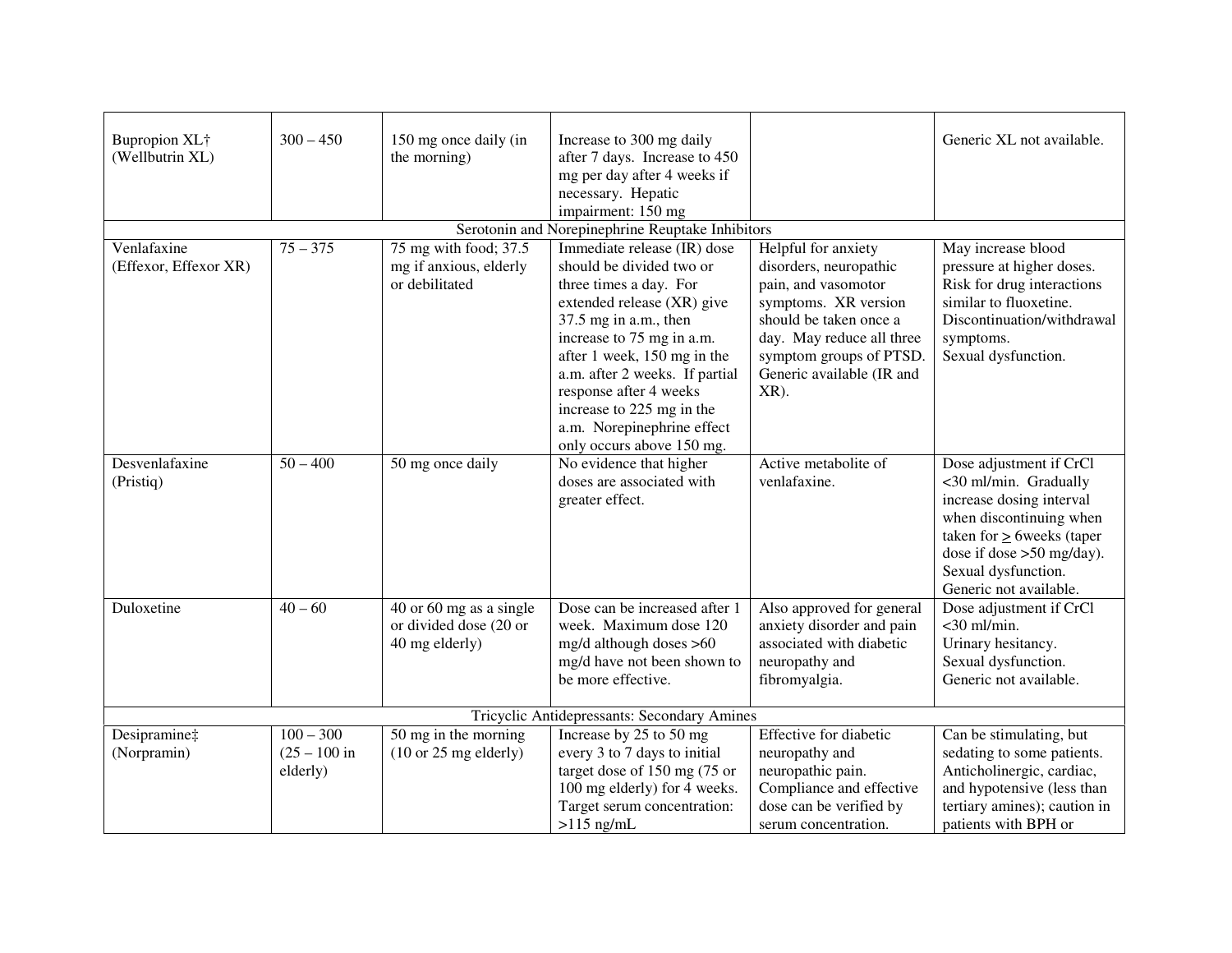|                |            |                                    |                              | Generic available.        | cardiac conduction disorder  |
|----------------|------------|------------------------------------|------------------------------|---------------------------|------------------------------|
|                |            |                                    |                              |                           | or CHF.                      |
| Nortriptyline‡ | $25 - 100$ | $25 \text{ mg} (10 \text{ mg in})$ | Increase in $10-25$ mg       | Less orthostatic          | Anticholinergic, cardiac,    |
| (Pamelor)      |            | elderly) in the evening.           | increments every 5-7 days as | hypotension than other    | and hypotensive (less than   |
|                |            |                                    | tolerated to 75 mg/day.      | tricyclics. Compliance    | tertiary amines); caution in |
|                |            |                                    | Obtain serum concentration   | and effective dose can be | patients with BPH or         |
|                |            |                                    | after 4 weeks; target range: | verified by serum         | cardiac conduction disorder  |
|                |            |                                    | $50-150$ ng/mL.              | concentration.            | or CHF.                      |
|                |            |                                    |                              | Generic available.        |                              |

\*There are more antidepressants than those listed in this table. However, this list provides a reasonable variety of drugs that have different side effects and act by different neurotransmitter mechanisms. The January 29, 2009, issue of *The Lancet* includes a meta-analysis and an editorial concluding that sertraline offers the best balance among efficacy, acceptability, and costs compared to 11 other agents.<sup>1,2</sup>

Treatment of Parkinson's disease may include selegiline (Eldepryl), which is a selective monoamine oxidase inhibitor (MAOI), at low doses only. Because the use of many antidepressants is contraindicated in conjunction with a nonselective MAOI, caution with or discontinuation of Eldepryl may be in order. Selegiline is also available as a higher dose and nonselective, transdermal patch (Emsam) approved for the treatment of major depressive disorder.

\*\*For SSRIs, venlafaxine, and the tricyclic antidepressants, start at the beginning of the therapeutic dosing range. If side effects are bothersome, reduce the dose and increase slower. In the elderly, the debilitated or those sensitive to medications, start lower. For all antidepressants, allow four weeks at a therapeutic dose, then assess for response. If only partial or slight response (well tolerated), then increase the dose. If no response, worse symptoms, or intolerable side effects, switch antidepressants.

For treatment of depression in pregnancy, TCAs and SSRIs (particularly fluoxetine) are generally the agents of choice. However, the SSRIs have been associated with persistent newborn pulmonary hypertension with maternal use after 20 weeks of gestation, a slight decrease in gestational age, lower birth weight, and neonatal withdrawal or adaptation syndrome. Paroxetine has been associated with first-trimester cardiovascular malformations (ventricular and atrial septal defects); hence the use of paroxetine should be avoided during the first trimester. TCAs have been associated with neonatal withdrawal symptoms and anticholinergic adverse effects. There are insufficient data about other newer antidepressants, although there may be a link between bupropion and spontaneous abortion.

<sup>1</sup> Parikh SV. Antidepressants are not all created equal. *The Lancet*. Early Online Publication, Jan 29, 2009. DOI:10.1016/S0140- 6736(09)60047-7

<sup>&</sup>lt;sup>2</sup> Cipriani A, Furukawa TA, Salanti G, Geddes JR, Higgins JPT, Churchill R, Watanabe N, Nakagawa A, Omori IM, McGuire H, Tansella M, Barbui C Comparative efficacy and acceptability of 12 new-generation antidepressants: a multiple-treatments meta-analysis. *The Lancet*, Early Online Publication, 29 January 2009. DOI:10.1016/S0140-6736(09)60046-5